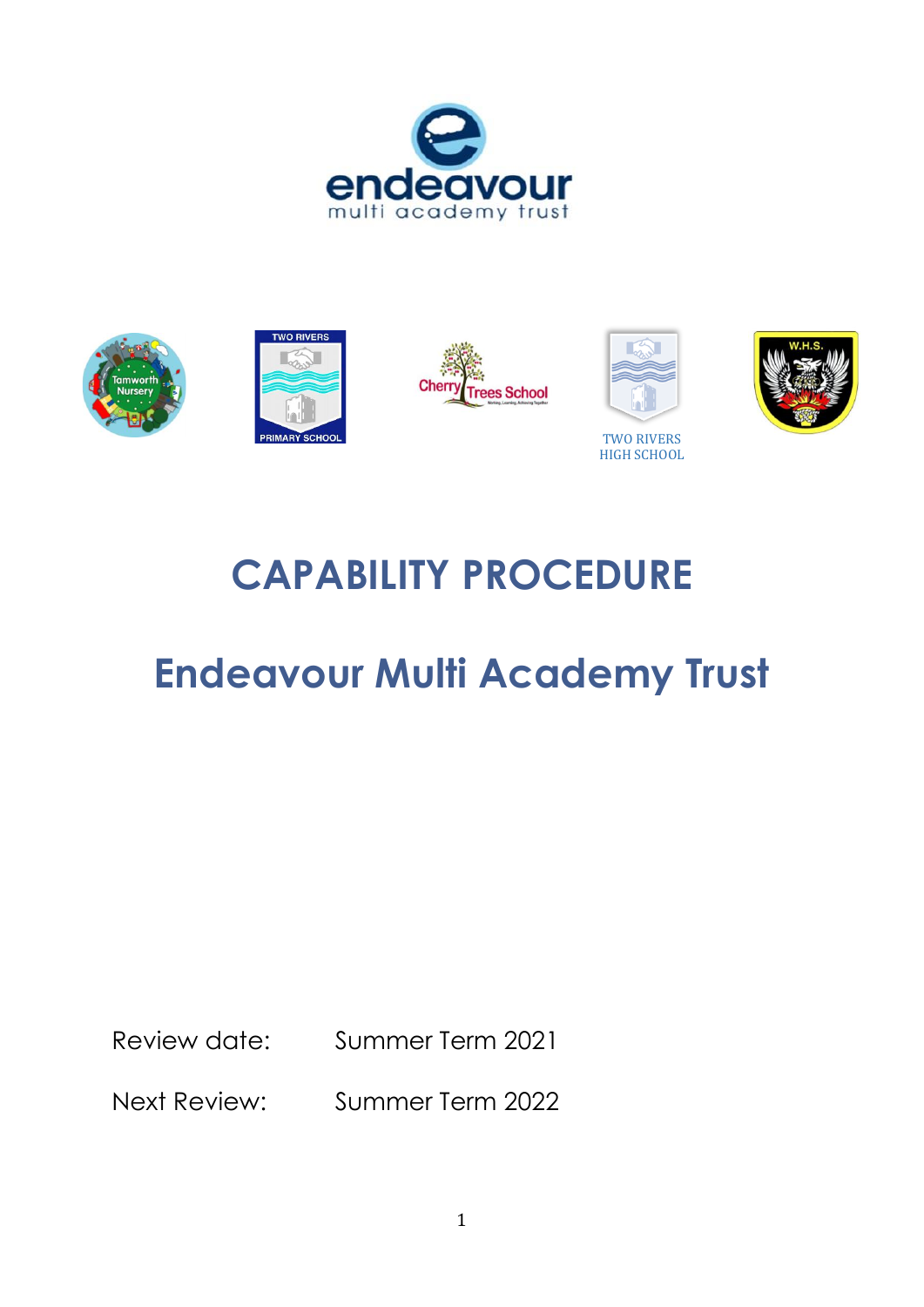# **1. Purpose**

The purpose of this procedure is to ensure that concerns about the standards of professional performance achieved by all staff in schools are dealt with in a systematic and fair way.

The Trust is committed to supporting and retaining individuals who have the right motivation, skill and experience to make a positive contribution to the Trust's success and the delivery of high quality education.

The Trust is committed to achieving this through:

- Setting high standards of expectation consistent with the school community expectations of our Trust and relevant professional standards.
- The application of consistent and fair procedures in accordance with good practice and equal opportunities.
- Adhering to relevant employment legislation and statutory guidance.

# **2. Scope**

This procedure applies to all colleagues including, temporary, fixed term staff and casual staff regardless of length of service. This procedure does not form part of your contract of employment and may be varied from time to time.

This procedure is not intended to deal with the following matters:

- a) discipline and conduct.
- b) staffing reductions, school closures and displacement.
- c) ill health.
- d) professional competence of newly qualified teachers who have not yet successfully completed their initial period of assessment.

Separate procedures exist for dealing with these matters.

This procedure provides a framework for dealing with performance issues. Its main aim is to allow any professional difficulties to be identified, addressed and resolved. These difficulties might relate to any aspect of the colleague's responsibilities. These issues tend to be complex and specific to the individual and therefore it is undesirable to lay down a rigid procedure for dealing with them, particularly in the early stages.

The over-riding requirements are fairness and reasonableness. The colleague is naturally entitled to expect fair treatment, including appropriate guidance and advice from the Executive Headteacher/Headteacher, colleagues and external advisers as appropriate. There can be a conflict of interest in the process of monitoring the performance of a colleague and supporting a colleague in improving their performance. Wherever possible, the person who monitors the performance of the colleague should not be the one who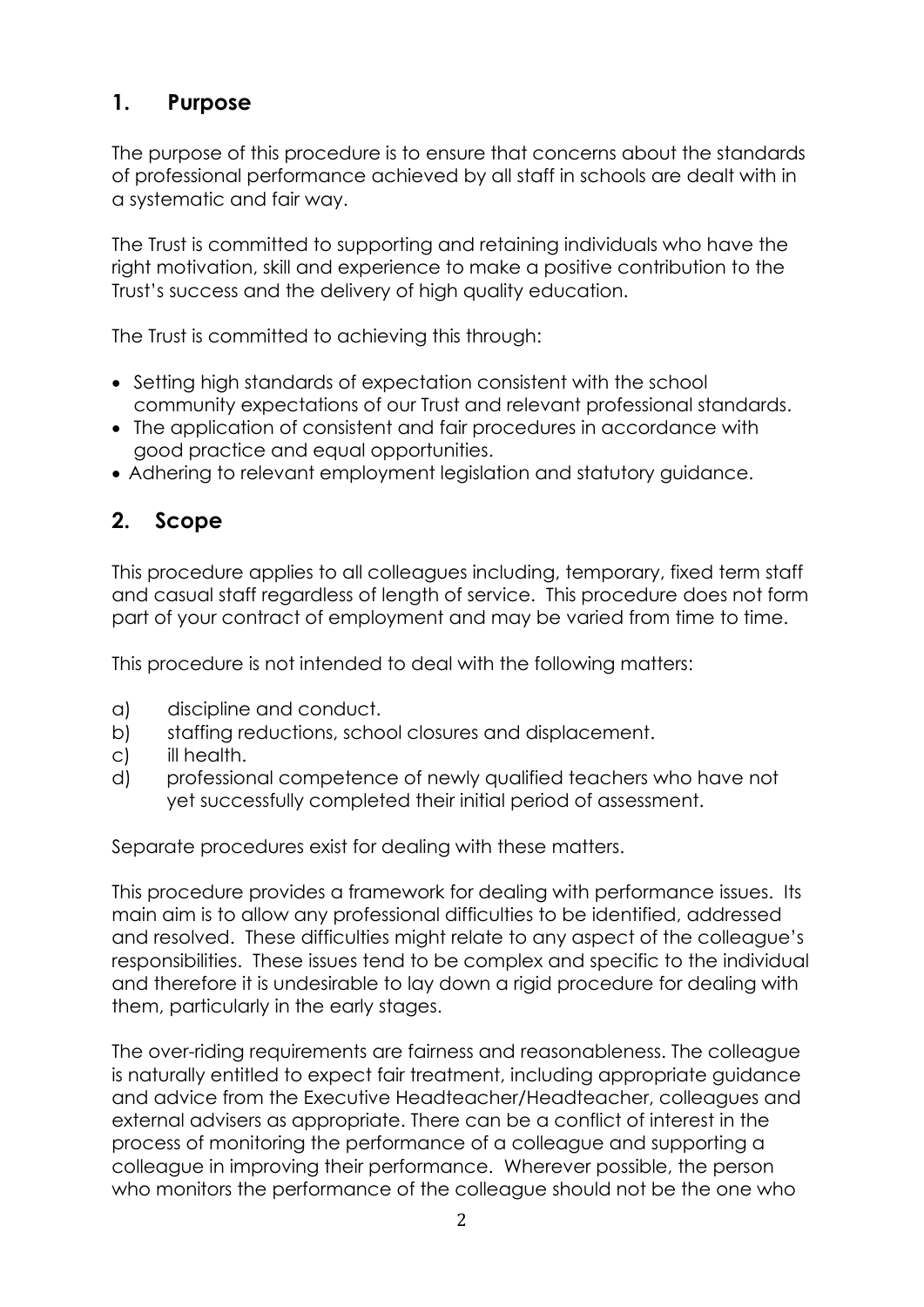offers support. However, the procedure has to operate in the context of limited resources and of the nature and requirements of a colleague's job.

No formal action will be taken against an official of a professional association or trade union until a full time official of the association have been notified first.

The Local Governing Board will liaise with the Local Authority and other agencies in the application of this procedure where required.

## **3. Accountabilities**

The Executive Headteacher/Headteacher is accountable for ensuring that managers are appropriately trained to implement this procedure and that a relevant action plan for monitoring and support, has been in place before this procedure is initiated.

#### **Appropriate Manager**

The Executive Headteacher/Headteacher or other senior manager, usually undertakes the role of evaluating and reviewing the performance of staff who are subject to the capability procedure. In the case of Executive Headteacher/Headteacher subject to this procedure, this would usually be the Chief Executive Officer. The person undertaking this role is referred to as the Appropriate Manager for the purposes of this procedure.

#### **Governors**

Governors should not normally be involved with a capability procedure, relating to a colleague, before the dismissal stage. The exception to this is where a governor or governors are involved in considering an appeal against a warning, or in a capability procedure against an Executive Headteacher/ Headteacher when the Chief Executive Officer will undertake the monitoring and evaluation of performance supported by an appropriate Professional Lead. It is important to be prepared for the possibility of dismissal. The procedure requires that a sufficient number of impartial governors remain available for the first and appeal committees. Normally at least three governors are required for each committee.

#### **Professional Lead**

An appropriate professional should be appointed to support the Chief Executive Officer and Chair of Governors when undertaking the monitoring and evaluation of performance of an Executive Headteacher/Headteacher. This could be a representative of the Local Authority, a professionally qualified and experienced school leader or external consultant.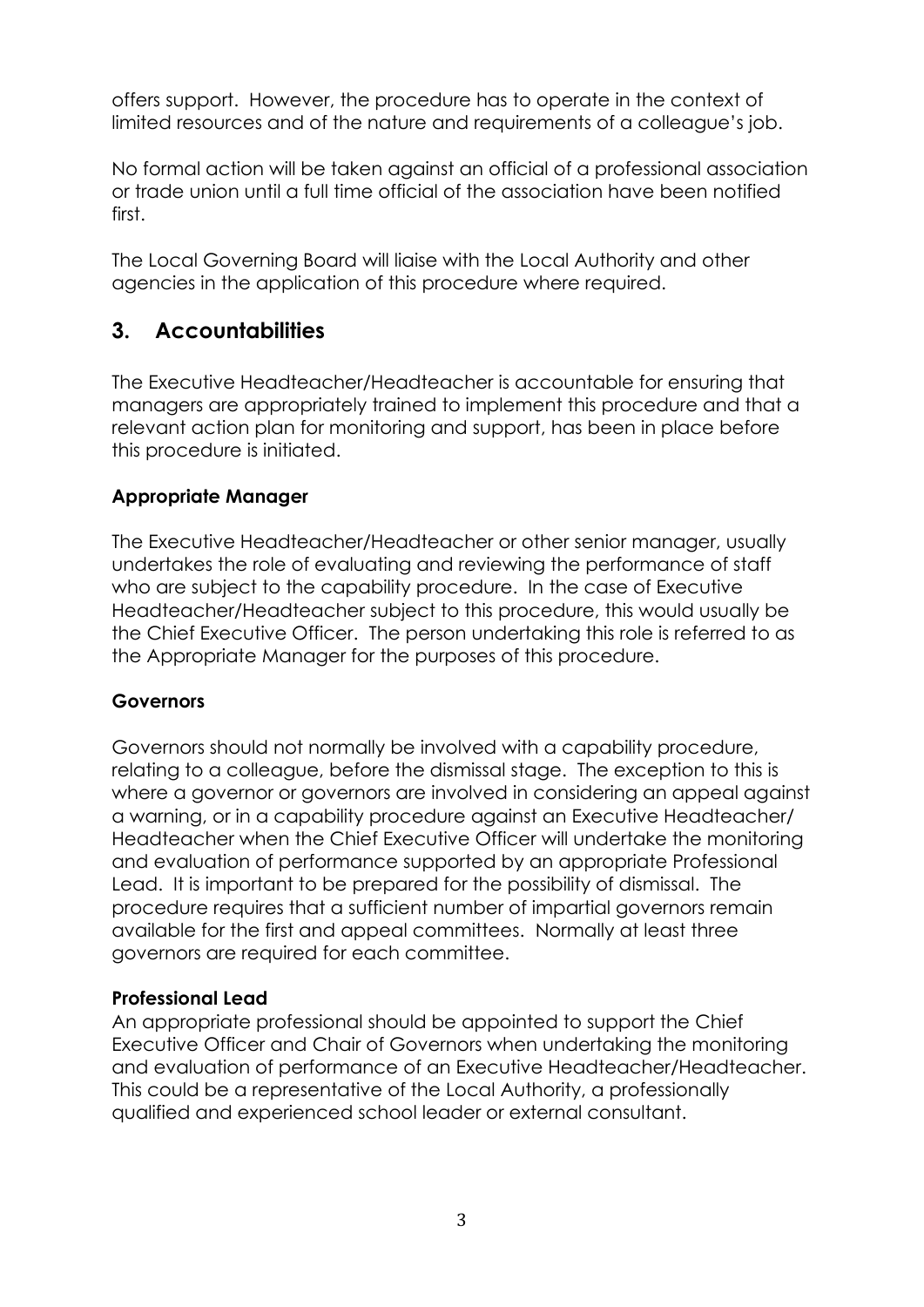#### **Professional Advisers**

School Improvement Advisers or other advisers with education or Human Resource experience may advise and where appropriate assist with the process, including classroom observation and providing support and advice at formal meetings.

#### **Trade Unions and Professional Associations**

A colleague has an entitlement to be accompanied by a trade union representative or colleague at all formal meetings. If the colleague's chosen companion is not available at the time proposed for the meeting or hearing, a mutually convenient time should be arranged within five working days of the original date.

Schools are advised to consider allowing colleagues to be represented at the informal stage of the procedure, this helps to ensure that appropriate external advice is available and that the relevant action plans for monitoring and support are agreed as appropriate in the circumstances.

#### **Colleagues**

All colleagues have a responsibility to maintain high standards of performance. Colleagues are responsible for maintaining an appropriate level of skill and knowledge to fulfil their role and must seek advice and support at an early stage where they experience difficulties in meeting organisational standards of performance.

## **4. Guiding Principles**

The following guiding principles will apply:

**Safeguarding** - The safeguarding of young people is a priority for our Trust. All colleagues must comply with the school's policies and procedures for safeguarding children and vulnerable young adults as well as comply with the relevant statutory guidance on safeguarding.

**Equitable and Fair** – We are committed to equality and diversity and will make reasonable adjustments to the application of this policy and procedure in line with our equal opportunities commitment.

**Consistent and Objective** – All managers have a duty to ensure that they and all of the colleagues they are responsible for are aware of, and comply with, the Trust's policies and procedures. Managers are also responsible for making sure that colleagues know when they are not achieving or maintaining the expected standards of performance**.**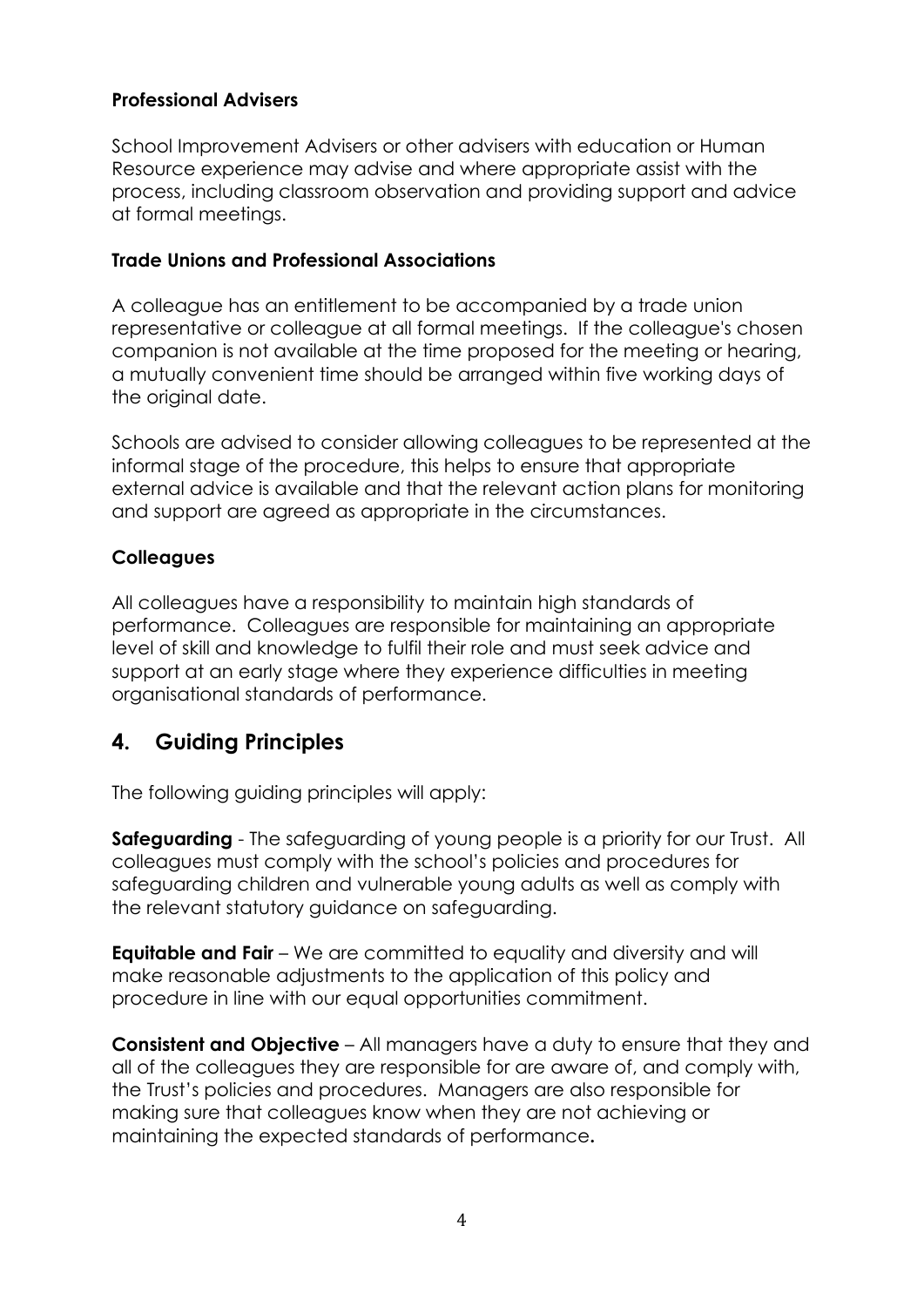# **5. Informal Stage**

Where concerns regarding underperformance have been raised evidence should be collected and presented to the colleague for discussion in order to identify informal support at an early stage.

An appropriate manager will consider the evidence and the context within which it was collected and pursue one of three options:

- a) drop the matter because there is little or no under-performance.
- b) provide informal support to improve performance where underperformance (example types of support can be found at *Appendix 1*).
- c) initiate the formal procedure where the under-performance is sufficiently serious to implement a formal process immediately, after authorisation from a more senior manager.

The manager will discuss the problem areas with the colleague, who must be informed before the meeting that it is proposed to implement the informal stage of the procedure and that (s)he may be accompanied by a trade union or other representative as appropriate.

The meeting will indicate:

- a) what is required of the colleague.
- b) what agreed support will be provided.
- c) how future performance will be reviewed and over what agreed period.
- d) that the formal procedure will be initiated if there is insufficient improvement.

This will be confirmed in writing to the member of staff within five working days. The meeting should be supportive and avoid creating undue stress for the colleague.

Throughout the informal stage, those monitoring the performance should offer feedback and instruction to help the colleague improve performance. If training courses or assistance from other colleagues would be helpful, these should be arranged as soon as possible but should not interrupt the timing of the procedure.

After a period of review (which will not normally be less than 4 weeks) a firm conclusion should be reached.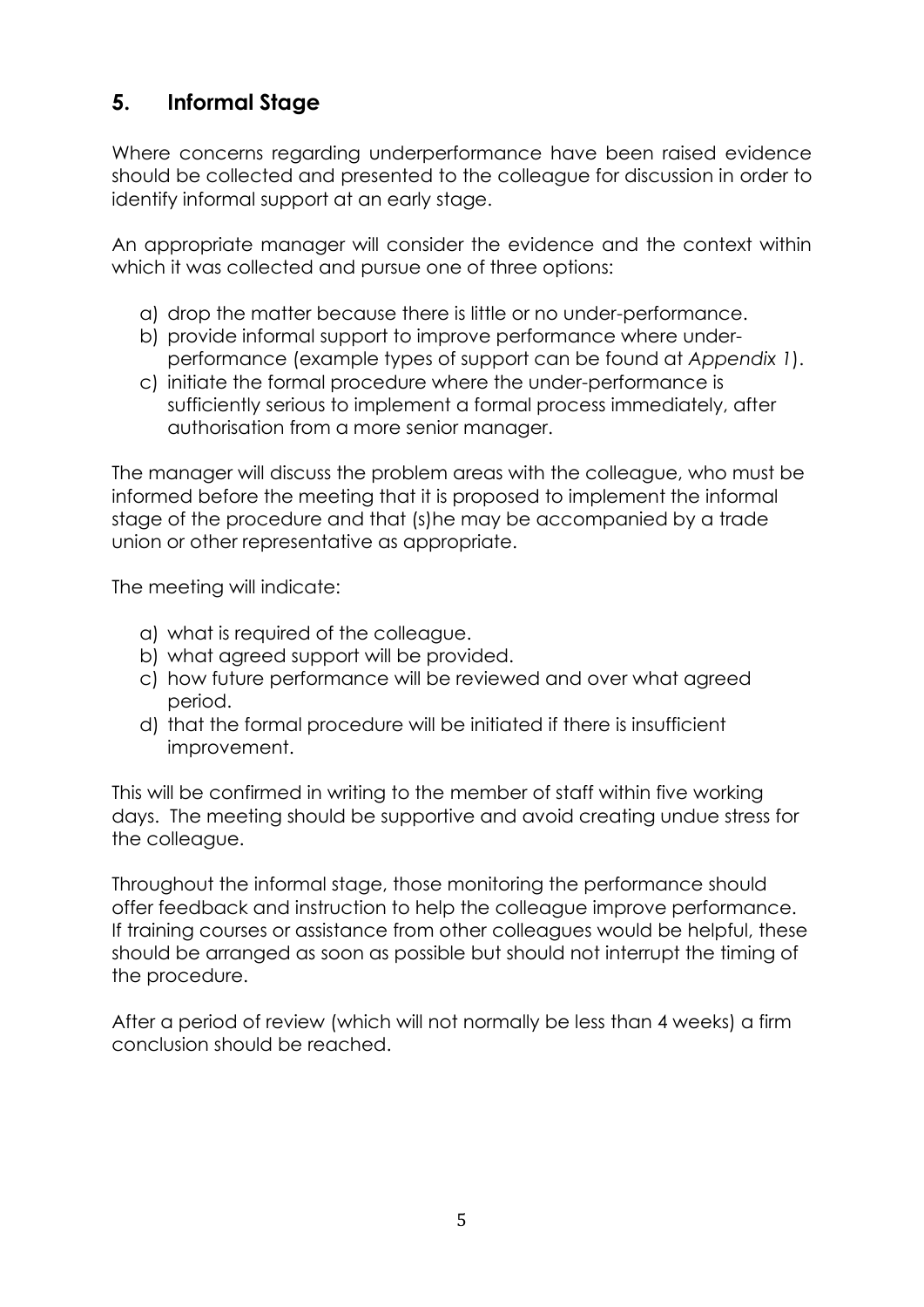The options will be either to:

- a) drop the matter.
- b) extend the informal period.
- c) initiate the formal stage of this procedure.

## **6. Link with Other Policies and Procedures**

**Grievance Policy** – In exceptional circumstances a colleague may raise a grievance about the Executive Headteacher/Headteacher or manager during the course of a capability procedure. If the grievance is unrelated to the capability procedure, the matter should be investigated in accordance with the Trust's Grievance Procedure and should not delay the progress of the capability procedure.

However, depending on the circumstances it may be appropriate to suspend the procedure until the grievance can be considered. Such a delay should only be considered where there is a strong indication that the colleague has been mistreated and consideration should be given to bringing in another manager to deal with the capability case. Any records should be passed to the new manager and, if appropriate, the capability procedure should be continued within the same timetable.

**Managing Attendance at Work Policy -** Absence which is triggered by the capability procedure, and which management believe is likely to be long term, should be referred immediately to the occupational health adviser to assess whether the colleague is fit for continued employment. Short absences should not delay any part of the formal stage of the capability procedure. Reasonable steps should be made to enable the colleague to attend formal meetings, but where the colleague is unable to attend, these may proceed if the absence is protracted and the operation of this procedure is a substantial factor in the illness. If the colleague is absent from such meetings a full account of the evaluation should be provided in the letter confirming the decision taken.

# **7. Formal Stage**

#### **First Formal Meeting**

The appropriate manager will prepare a report on his/her concerns with the colleague's performance and arrange a meeting to discuss this with the colleague. The colleague has a right to be represented at all formal meetings and should be strongly advised to be accompanied by a trade union representative or colleague. The colleague will be given notice of the first formal meeting and a copy of the manager's report at least five working days beforehand.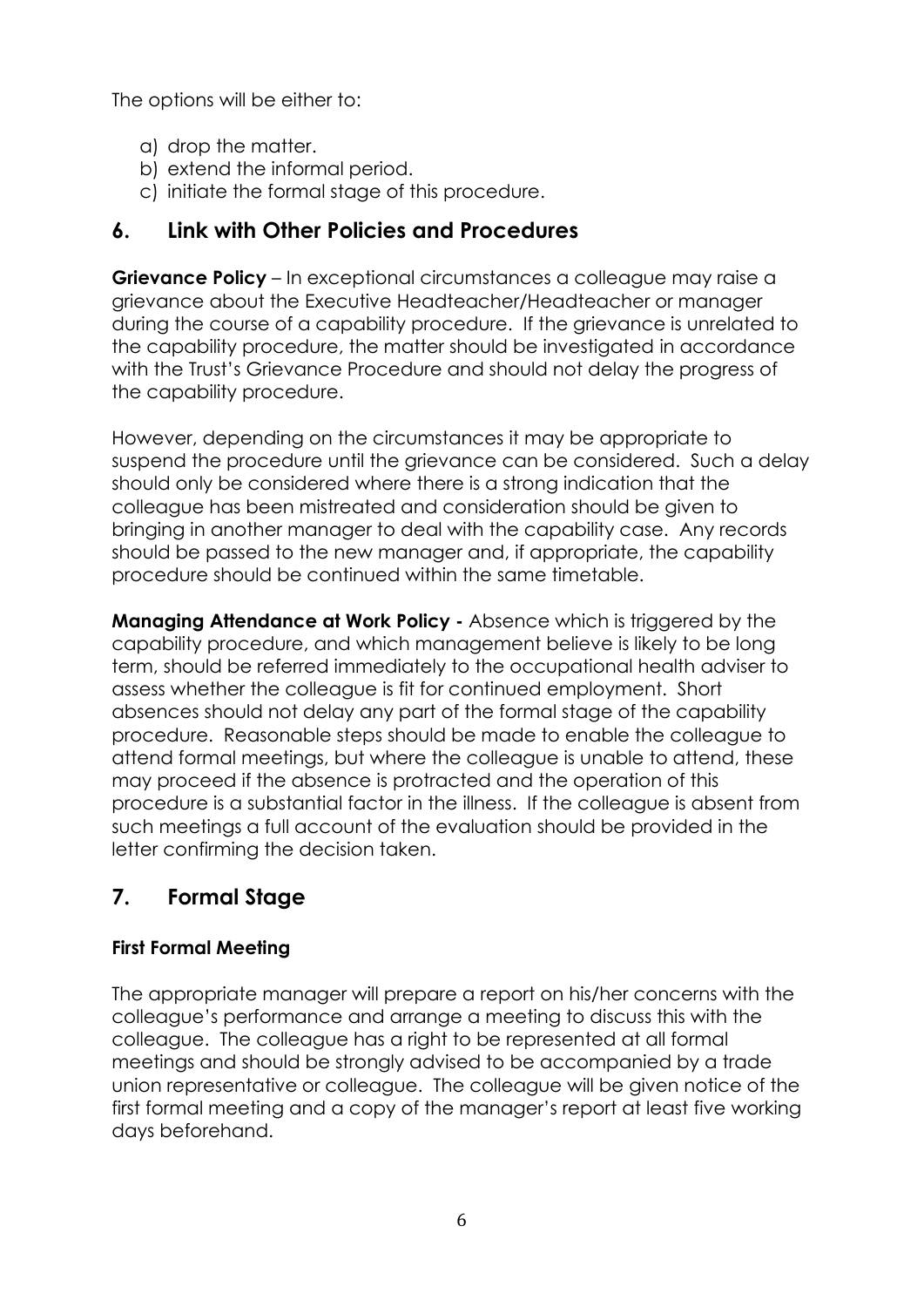The first formal meeting may provide new information or put a different interpretation on evidence collected. If it becomes clear that further investigation is needed the interview should be adjourned for an appropriate length of time to allow this to happen.

Having discussed the report with the colleague, the manager will adjourn the meeting to consider how to proceed. If the person conducting the meeting is satisfied that the colleague has made sufficient improvement, the capability procedure will cease and the appraisal process will re-start.

In other cases, the appropriate manager will decide to:

- a) provide continued support (except where already undertaken without improvement).
- b) issue a first written warning.
- c) issue a final written warning.

The first option is only relevant where new information, a different interpretation on the information collected, or further investigation suggests that the matter is not as serious as it first seemed. If some progress has been made and there is confidence that sufficient progress is likely, it may be appropriate to extend the monitoring and review period. The second and third options are relevant to any case where the manager remains seriously concerned about the standard of performance. During the meeting, or any other meeting which could lead to a formal warning being issued, the person conducting the meeting will:

- a) identify the professional shortcomings, for example which of the standards expected of teachers or support staff are not being met.
- b) give clear guidance on the improved standard of performance needed to ensure that the colleague can be removed from formal capability procedures (this may include the setting of new objectives focused on the specific weaknesses that need to be addressed, any success criteria that might be appropriate and the evidence that will be used to assess whether or not the necessary improvement has been made).
- c) explain and agree the support that will be available to help the colleague improve their performance.
- d) set out the timetable for improvement and explain how performance will be monitored and reviewed. **The timetable will depend on the circumstances of the individual case and will be appropriate and realistic in light of the targets which are being set.** This will usually be between four and ten weeks and should not be longer than one term. It is for the school to determine the set period. It should be reasonable and proportionate, but not excessively long, and should provide sufficient opportunity for an improvement to take place.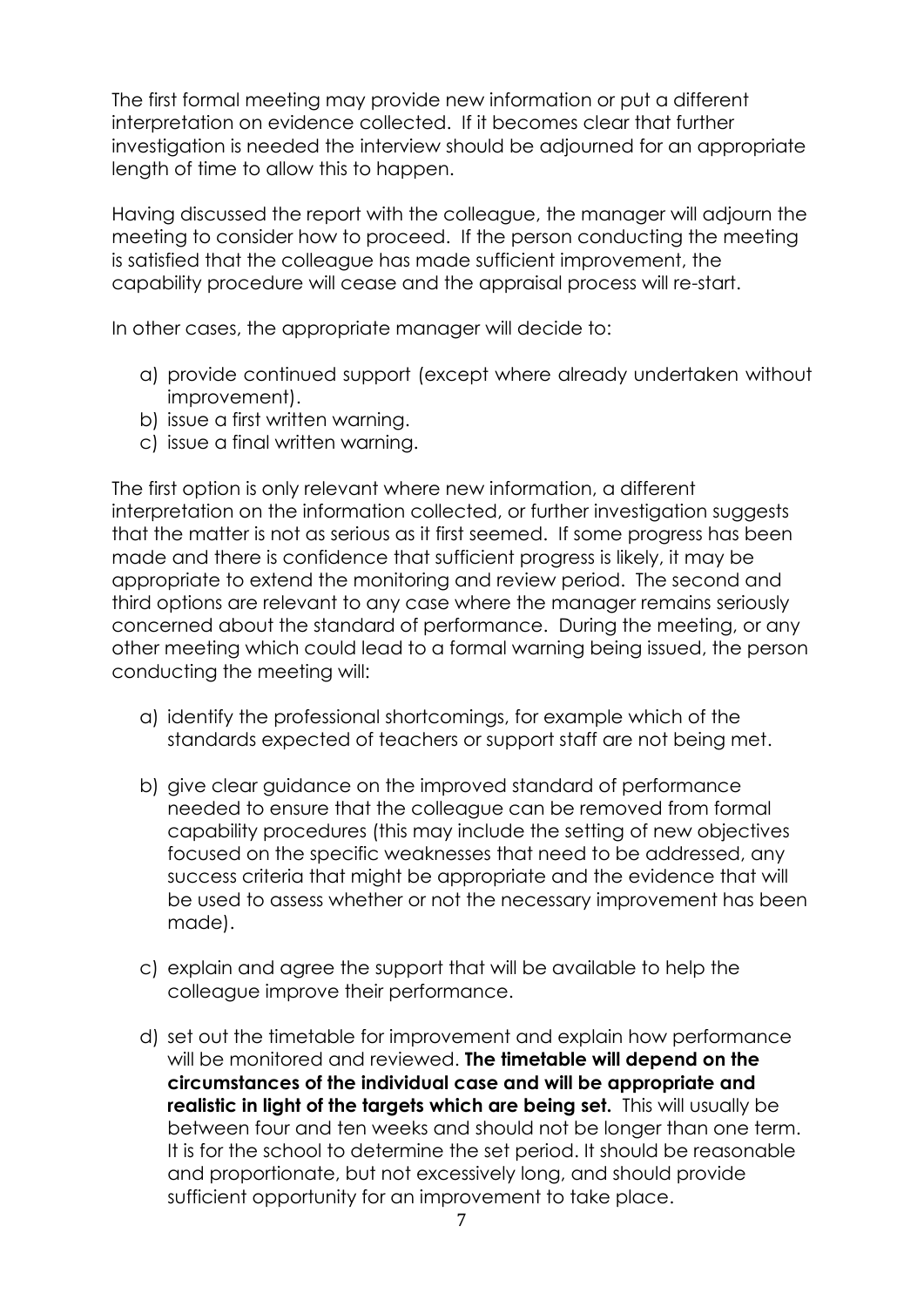e) warn the colleague formally that failure to improve within the set period could lead to dismissal. In very serious cases, this warning could be a final written warning.

A letter will be sent to the colleague within five working days following the first formal meeting, recording the result of the investigations, the main points discussed at the meeting, confirming the decision and (where a warning is issued) giving information about the handling of the first formal assessment stage of the procedure. The letter will also indicate that the colleague has a right of appeal against a written or final written warning. Appeals must be sent to the Clerk to Governors in writing within five working days of receipt of the outcome letter; the appeal will take place within 10 working days of notification of the appeal.

## **8. First Formal Assessment Stage**

The colleague's performance will be subject to a first formal assessment stage of no longer than one term. This involves regular monitoring and evaluation of performance, with guidance, training if necessary, and support to the colleague.

Monitoring and evaluations of performance will be undertaken, alongside a programme of guidance and support. Regular feedback and review should take place in order to provide opportunity for improvement throughout the assessment stage.

If the period at this stage is of 10 weeks or more, there will be a mid-stage evaluation of progress involving the manager, the colleague and his/her representative. This mid-stage evaluation gives an opportunity for the withdrawal of any additional support provided in the first period, if the evaluation has shown satisfactory progress by the colleague up to that point. Alternatively, it allows for escalation or adjustment of the support, if insufficient progress is demonstrated.

If, at any point during this stage, the circumstances suggest a more serious problem, the review period may be curtailed and the procedure will move to a second Formal Meeting.

# **9. Second Formal Meeting**

The manager will prepare a report on his/her concerns with the colleague 's performance and arrange a second formal meeting to discuss this with the colleague. The colleague has a right to be represented at all formal meetings and should be strongly advised to be accompanied by a trade union representative or workplace colleague. The colleague will be given notice of the second formal meeting and a copy of the manager's report at least five working days beforehand.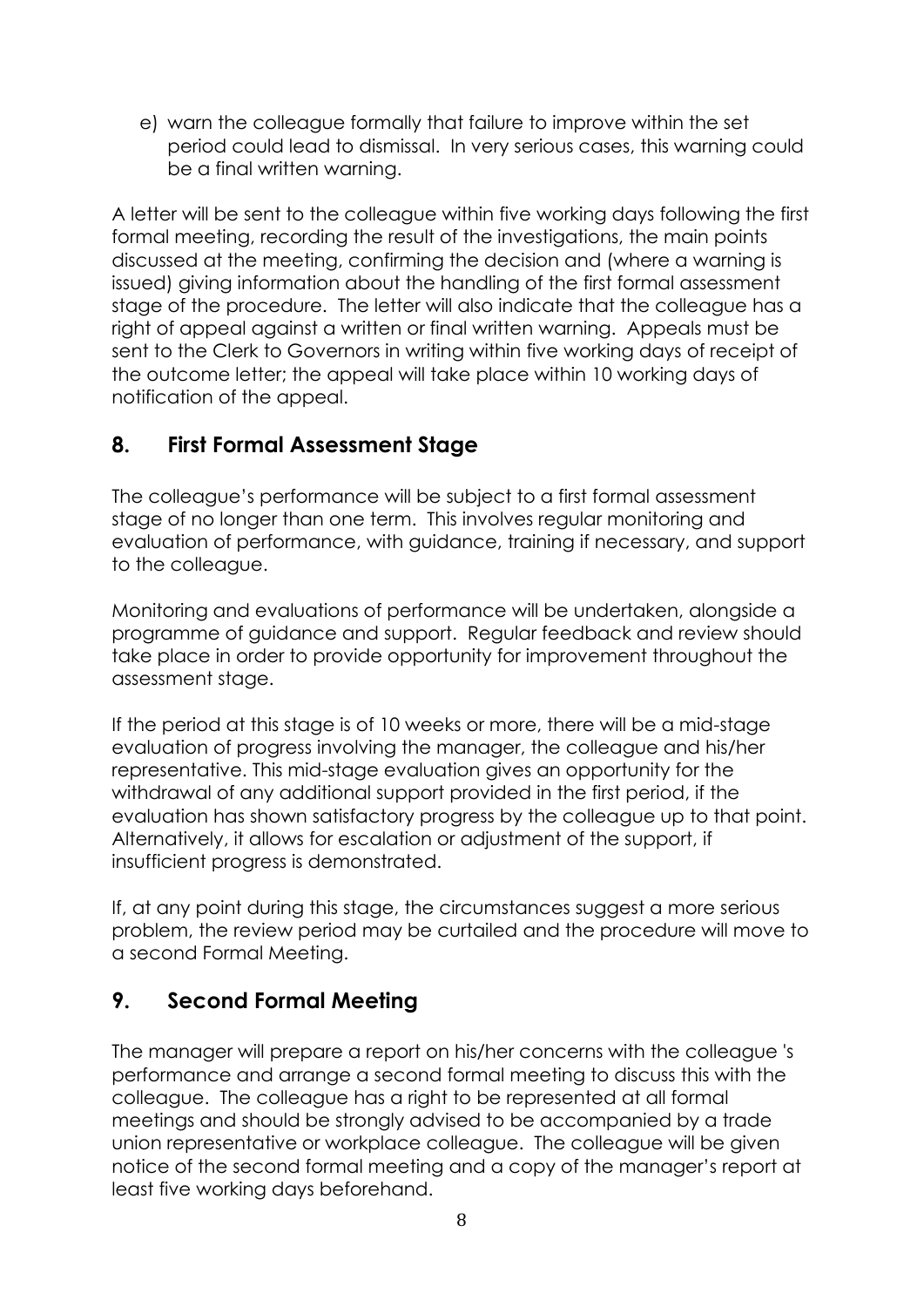Having discussed the report with the colleague, the manager will adjourn the meeting to consider how to proceed. If the manager is satisfied that the colleague has made sufficient improvement, the capability procedure will cease and the appraisal process will re-start.

In other cases:

- a) If some progress has been made and there is confidence that sufficient progress is likely, it may be appropriate to extend the monitoring and review period.
- b) If performance is judged to be unsatisfactory a final written warning should be issued. Formal monitoring, evaluation, guidance and support should continue for a second assessment stage. Arrangements for this should be explained at the meeting. The colleague will be told explicitly that failure to achieve an acceptable standard, with confidence that it can be maintained, may result in dismissal. The decision and main points of the meeting should be recorded in a letter to the colleague. The letter will also indicate that the colleague has a right of appeal against a written or final written warning. Appeals must be sent to the Clerk to Governors in writing within five working days of receipt of the outcome letter; the appeal will take place within 10 working days of notification of the appeal.

## **10. Second Formal Assessment Stage**

The colleague's performance will normally be subject to a second formal assessment stage of four weeks. This involves regular monitoring and evaluation of performance, with guidance, training if necessary, and support to the colleague.

The procedure is the same as for the first formal assessment stage. If performance has been satisfactory, and there is sufficient confidence that it can be maintained, the capability procedure will cease and this will be confirmed in writing.

If performance is unsatisfactory, the colleague should be informed that the matter will be referred to a committee of the Local Governing Body.

## **11. First Committee Stage – consideration of dismissal**

The Local Governing Board should set up a committee. This must hear the representations and recommendations brought by the appropriate manager conducting the capability procedure, and any representations that the colleague may wish to make. The Local Governing Board should also set up an Appeal Committee to hear any appeal against a dismissal decision.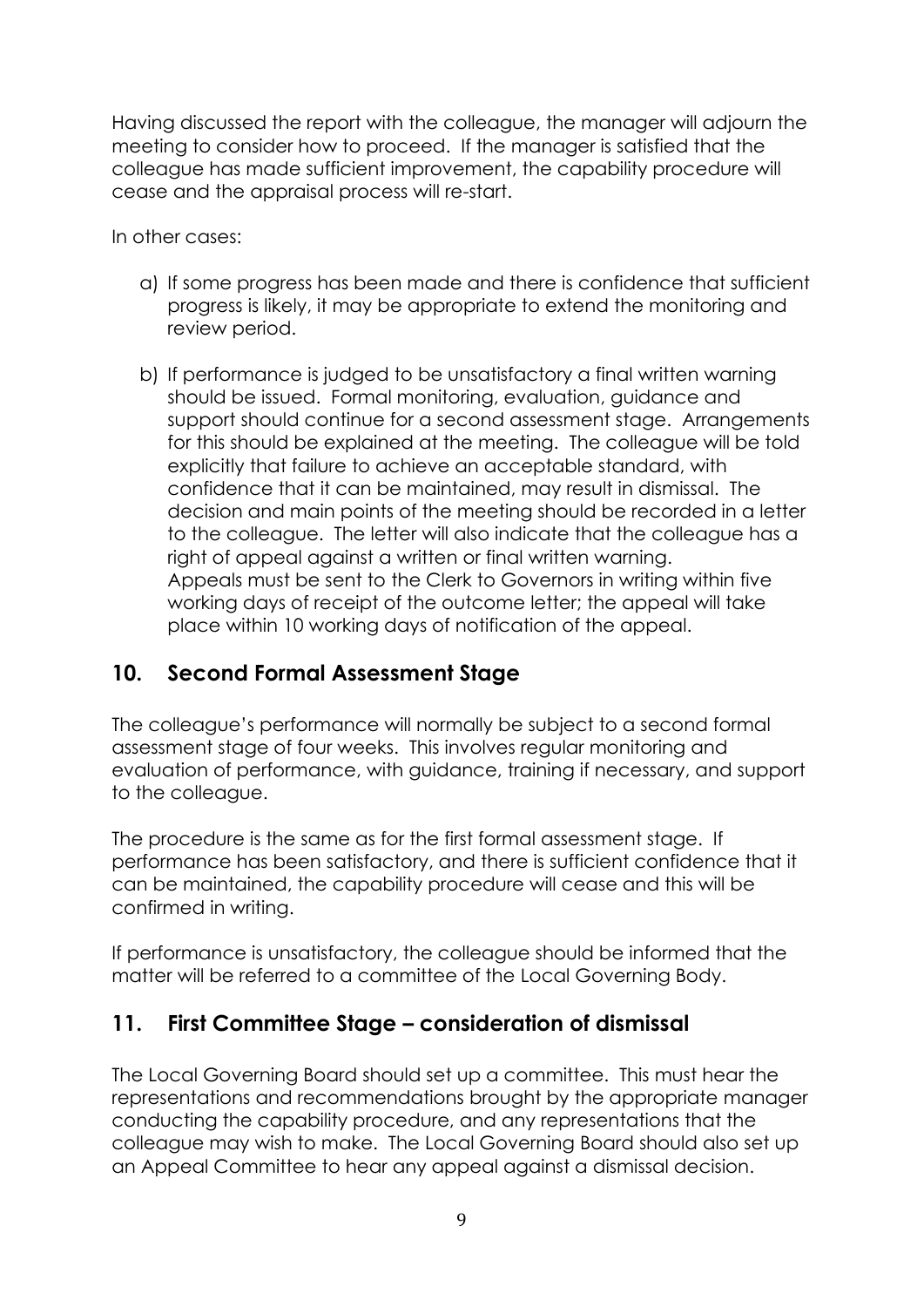None of the governors on the First Committee should be on the Appeal Committee.

The appropriate manager will prepare a report to the first committee summarising the concerns with the colleague's performance and the outcomes during the assessment stage(s).

The colleague will be given notice of the date of the meeting and a copy of the appropriate manager's report at least five working days beforehand. The colleague has the right to be accompanied by a trade union representative or workplace colleague. The procedure for the meeting is attached as *Appendix 2*.

The Committee may decide:

- a) to drop the matter because it is not satisfied that there is underperformance.
- b) to allow a further period for improvement.
- c) to dismiss the colleague with appropriate notice.

The Committee's decision will be confirmed in writing and within five working days. It will include the reasons for the decision and the colleague's right of appeal.

#### **Right to be Accompanied**

You have the right to be accompanied by a trade union representative or workplace colleague at any meeting or hearing which forms part of the formal capability procedure.

The representative/colleague may address the meeting/hearing, to put and sum up your case, respond on your behalf to any views expressed at the meeting and confer with you during the hearing. They may also request an adjournment and ask questions of anyone present. The companion does not, however, have the right to answer questions on your behalf, address the hearing if you do not wish it or prevent the hearing from progressing.

Under this procedure, you do not have the right to be accompanied by anyone else (such as a spouse, partner, other family member or legal representative).

However, it would not normally be reasonable for you to insist on being accompanied by a someone whose presence would prejudice the hearing nor for you to ask to be accompanied by someone from a remote geographical location if someone suitable and willing was available on site.

Where appropriate, eligible colleagues, for example those with disabilities or language difficulties, may have the attendance of a supporter or interpreter.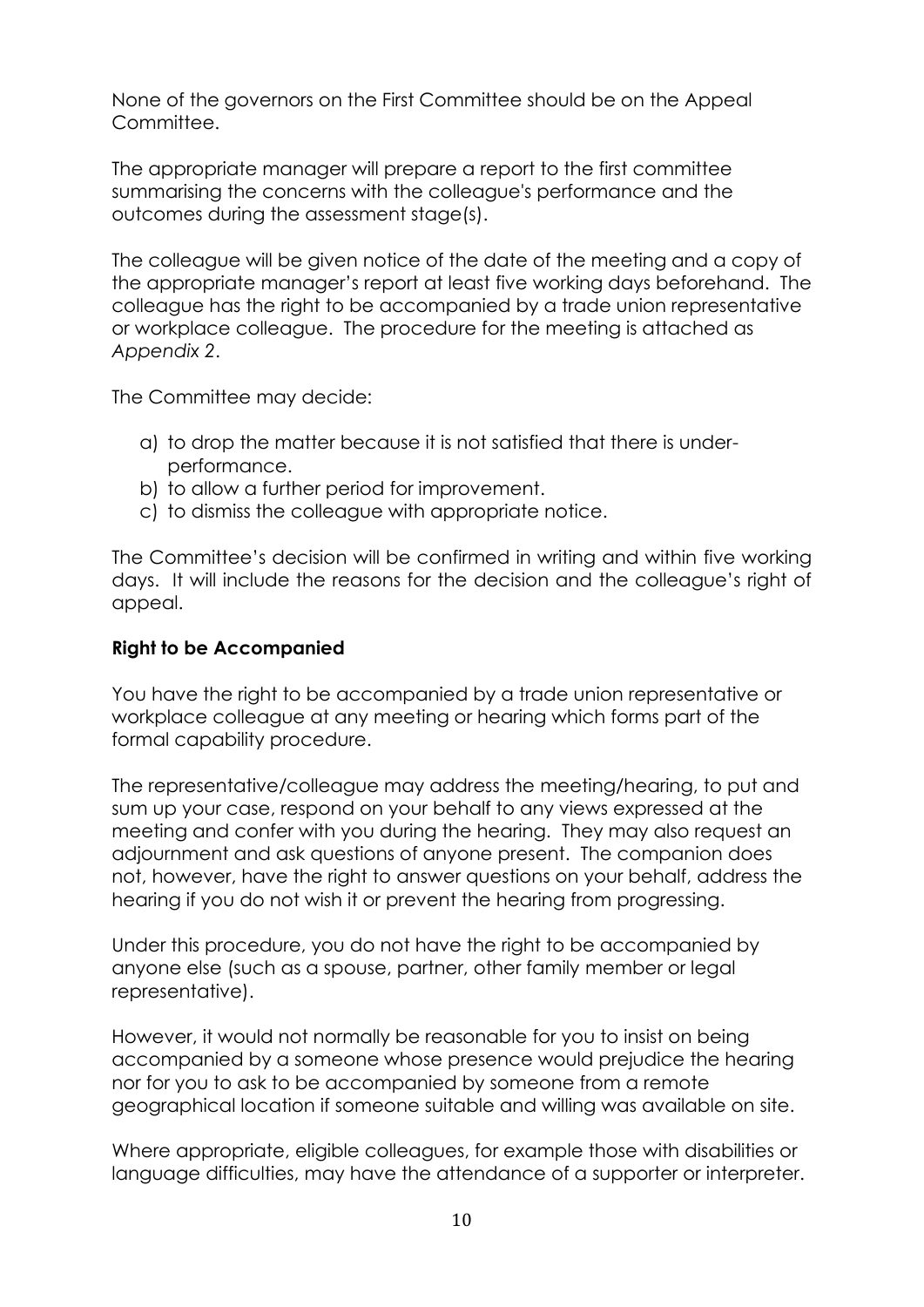#### **Action against Trade Union Representatives**

Disciplinary action against a TU representative can lead to a serious dispute if it is seen as an attack on their functions. Whilst normal disciplinary standards apply to a TU representative's conduct as a colleague, the relevant full-time official should be notified of any action (including suspension) that the employer proposes to take. All reasonable efforts must be taken to ensure that disciplinary action is not taken against a TU representative until the relevant full-time official has had an opportunity to be present at any stage of the formal procedure.

# **12. Appeals**

Following the issue of a formal warning, a final formal warning or a decision is to dismiss, the colleague has the right of appeal to the Appeals Committee.

A colleague wishing to appeal must notify the Clerk to Governors in writing, within five working days of the written notification of the outcome, of their intention to appeal.

It should include:

- a) the grounds of appeal which may include:
	- I. Facts disputed
	- II. Procedural fault or principles not followed
	- III. Previous evidence not fully investigated
	- IV. Evidence not previously considered
	- V. Level of warning not considered to be appropriate
- b) whether they wish to be represented or accompanied at the meeting of the Appeal Committee and, if so, by whom.
- c) whether they propose to call witnesses at the meeting and, if so, who those witnesses are.
- d) whether they wish to introduce any additional documents not used previously. If so, these should be included with the letter of appeal.

The appeal will take place within 10 working days of notification of appeal. The procedure for the meeting is attached as *Appendix 3.*

The appeal will be heard by a manager more senior manager or panel of governors who have not been involved in any prior decision making. The appeal manager or panel may be supported by a specialist adviser; the adviser has no decision-making powers.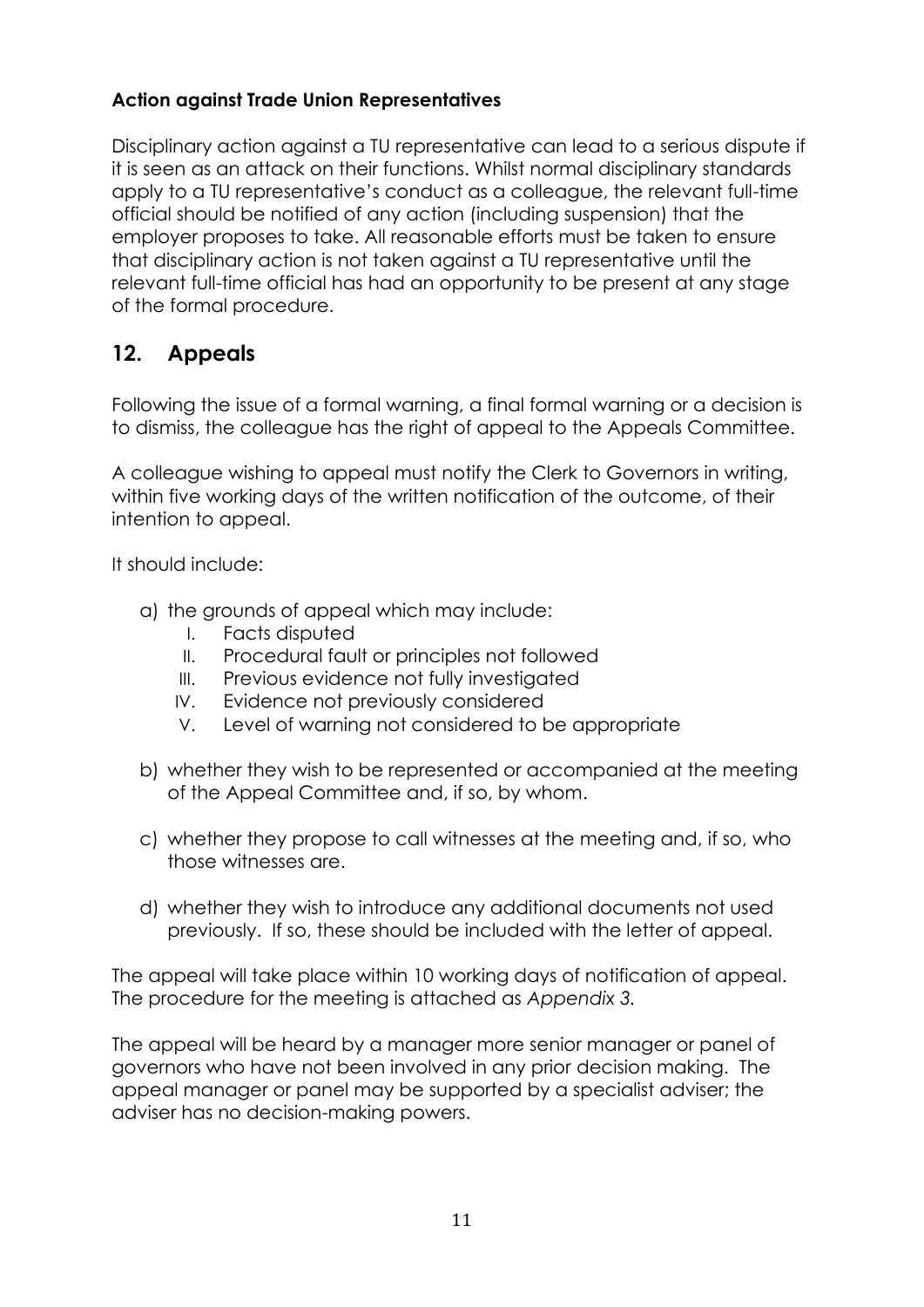## **13. Data Protection**

The Trust will comply with the provisions of the Data Protection Act 2018. Employee data will be processed by the Trust in accordance with the principles of that legislation, as necessary for the performance of the employee's contract of employment and/or the conduct of the Trust's business. The Trust will ensure that personal information about an employee, including information in personnel files, is securely retained.

Minutes of formal meetings will be given to you for your information and copies of notes, letters and action plans should be retained on file.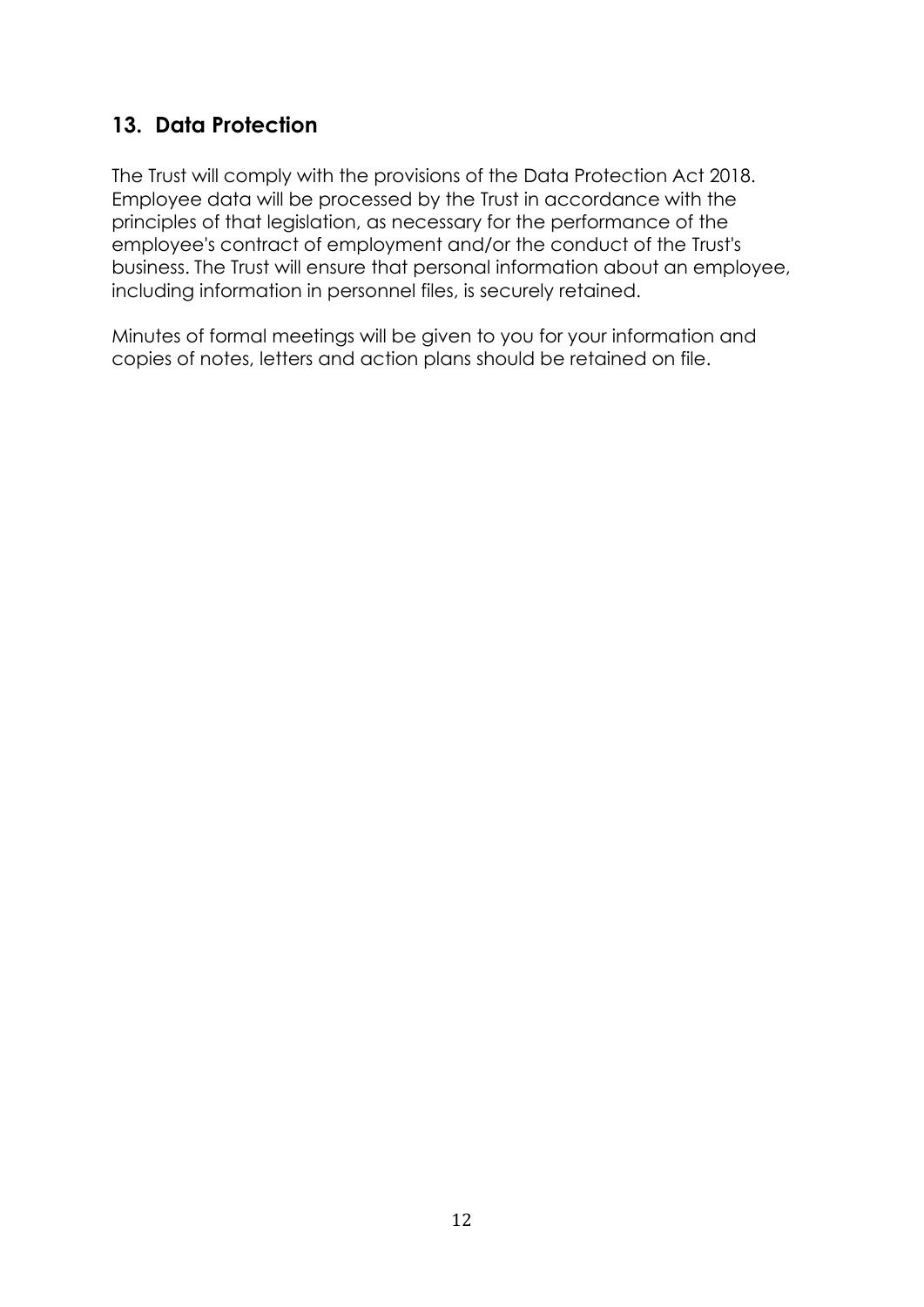#### **Appendix 1**

### **Examples of possible support**

- 1. Advice and encouragement from management, colleagues and identified professional support.
- 2. Assigning a mutually agreed mentor.
- 3. Opportunities to observe exemplar practice of others in the colleague's own school or at another school.
- 4. Opportunities to review own practice and adapt and implement improvements accordingly.
- 5. Support of experienced staff/subject managers/Executive Headteacher/Headteacher advisers to lead lessons or team teach or to advise on management processes (Teachers/Teaching Assistants).
- 6. Specific training or other opportunities for professional development.
- 7. Attendance at courses aimed at rectifying specific weaknesses.
- 8. Seeking appropriate medical advice where ill health appears to be a contributory factor.
- 9. Consideration of redeployment, changes to role and/or responsibilities, changes to working pattern, suitable adaptations as appropriate.
- 10.Consideration of and adaptation of present commitments if at all practicable (e.g. by the voluntary relinquishing of additional responsibilities and associated responsibility payments).
- 11.In school workshops/coaching for example on class management or pupil behaviour (Teachers/Teaching Assistants).
- 12.Observation of particular, agreed issues within the classroom or workplace and appropriate supportive feedback.
- 13.Opportunities to enhance the individual's status, e.g. specialist teaching in a primary school, leading sessions on areas of expertise, additional non-contact time to carry out specified responsibilities as appropriate.
- 14.Advice on curriculum and lesson planning procedures.
- 15.Advice on teaching and learning styles.

#### **Note: the agreed support should indicate the improvement it is intended to secure.**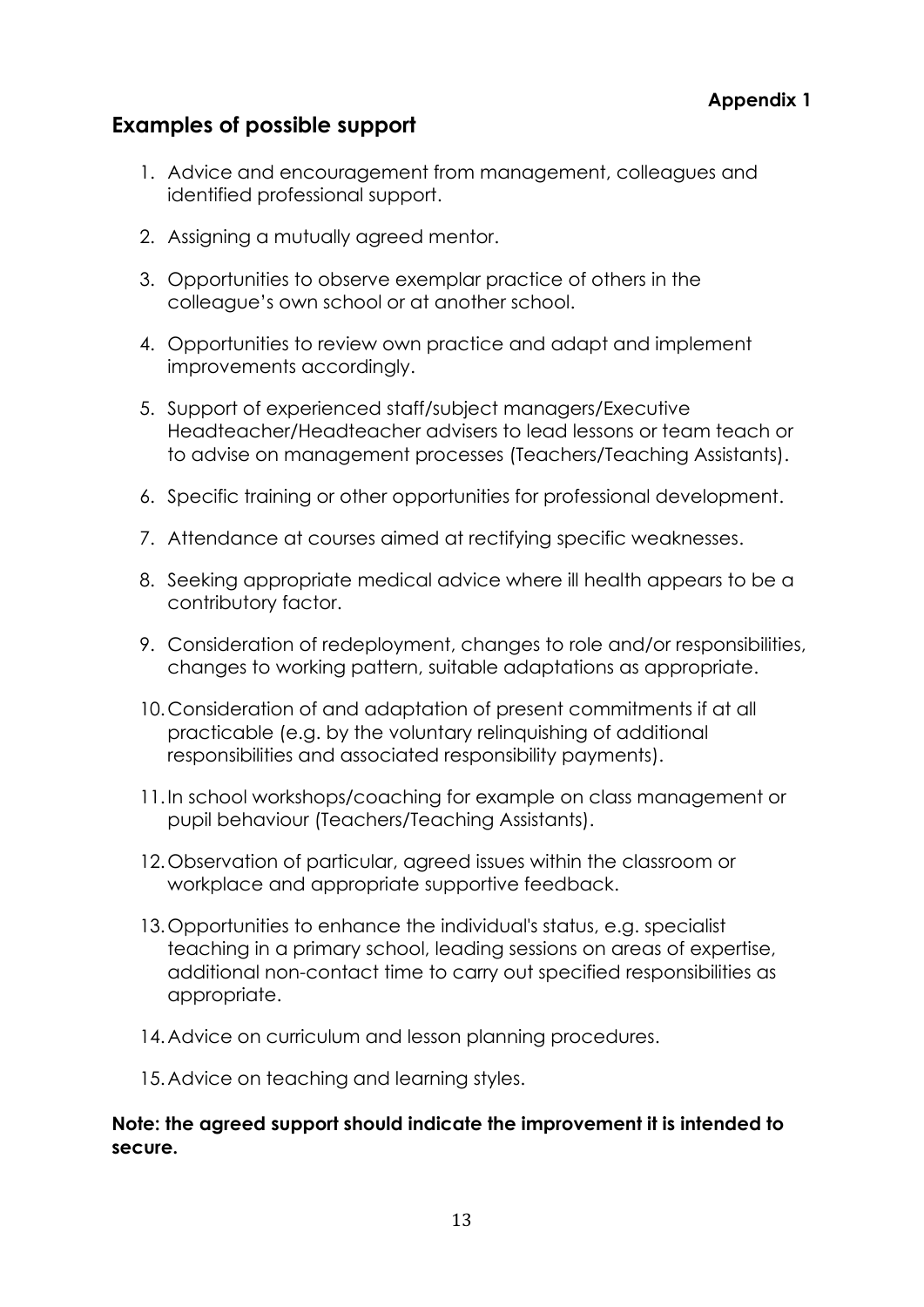## **First Governors' Committee Meeting Procedure**

- 1. Introduction by Chair: explanation of procedure.
- 2. Appropriate Manager should amplify the report prepared recommending the dismissal of the colleague.
- 3. The Appropriate Manager may present witnesses.
- 4. Colleague (or representative) may ask questions of Appropriate Manager and witnesses.
- 5. Colleague (or representative) should put case against dismissal.
- 6. Appropriate Manager may ask questions of colleague and witnesses.
- 7. The Committee may ask questions of Appropriate Manager, colleague and witnesses.
- 8. Appropriate Manager to sum up case.
- 9. Colleague (or representative) to sum up case.
- 10.Parties to retire. (Professional Adviser may remain with the Committee to offer advice.)
- 11. The Committee will consider the case and notify the parties of their decision. This may be conveyed verbally, at the conclusion of the hearing or soon after. The decision will then be confirmed in writing by no later than five working days after the meeting.
- 12. This procedure may be varied by agreement of all the parties.